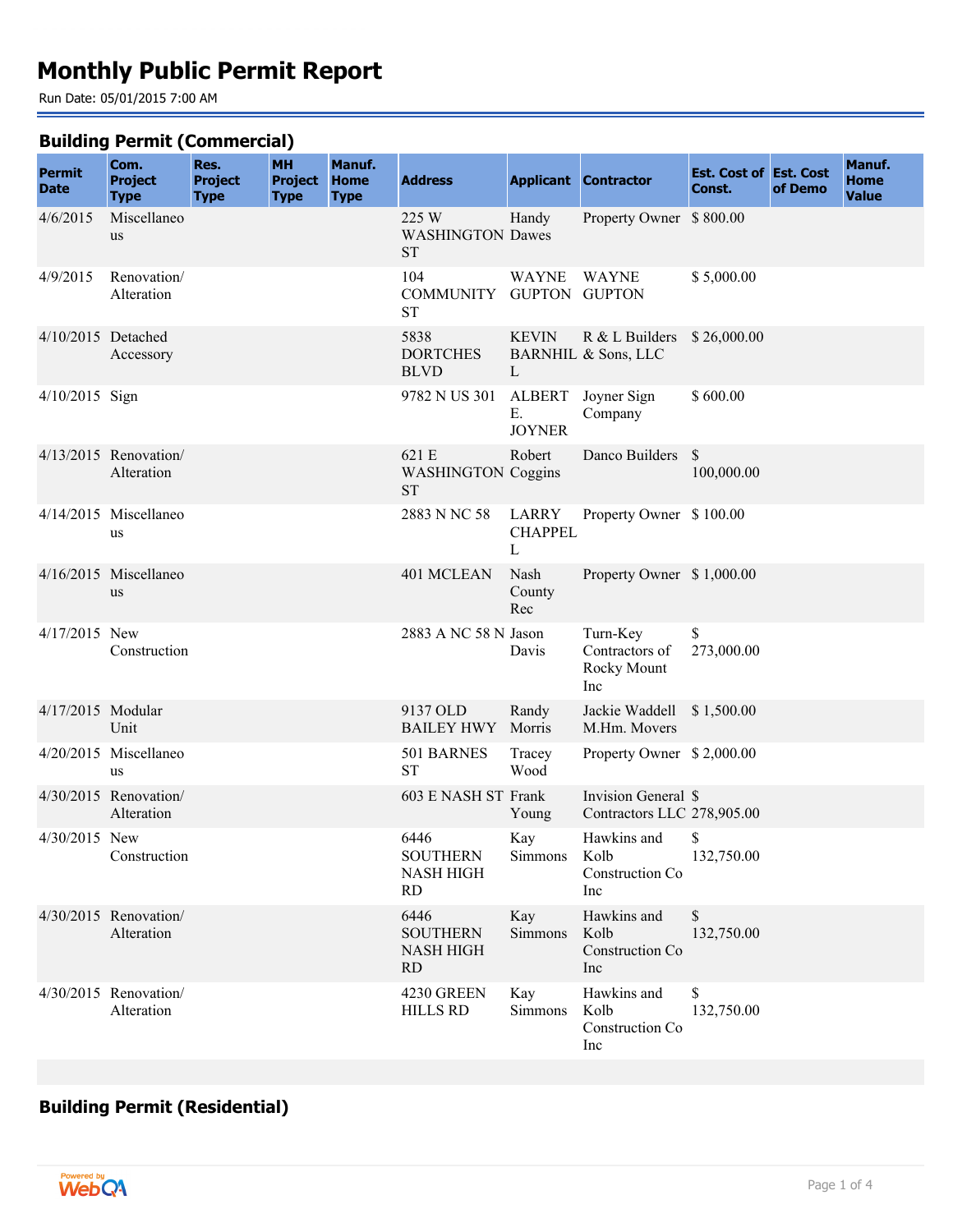| <b>Permit</b><br><b>Date</b> | Com.<br><b>Project</b><br><b>Type</b> | Res.<br><b>Project</b><br><b>Type</b> | <b>MH</b><br><b>Project</b><br><b>Type</b> | Manuf.<br><b>Home</b><br><b>Type</b> | <b>Address</b>                                    |                                             | <b>Applicant Contractor</b>                       | <b>Est. Cost of Est. Cost</b><br>Const. | of Demo | Manuf.<br>Home<br><b>Value</b> |
|------------------------------|---------------------------------------|---------------------------------------|--------------------------------------------|--------------------------------------|---------------------------------------------------|---------------------------------------------|---------------------------------------------------|-----------------------------------------|---------|--------------------------------|
| 4/1/2015                     |                                       | Repair                                |                                            |                                      | 3852 S<br><b>BROWNTOWN KISOR</b><br><b>RD</b>     | <b>TOM</b>                                  | THD AT-<br><b>HOME</b><br><b>SERVICES, IN</b>     | \$6,800.00                              |         |                                |
| 4/1/2015                     |                                       | Repair                                |                                            |                                      | 5301<br><b>HIGHPOINT</b><br>DR                    | <b>TOM</b><br><b>KISOR</b>                  | THD AT-<br><b>HOME</b><br><b>SERVICES, IN</b>     | \$9,372.00                              |         |                                |
| 4/1/2015                     |                                       | Miscellane<br>ous                     |                                            |                                      | 216 N<br><b>LUMBER ST</b>                         | DE<br><b>RICHARD</b><br><b>SONM</b>         | MAYTRU Property Owner \$20,000.00                 |                                         |         |                                |
| 4/1/2015                     |                                       | Detached<br>Accessory                 |                                            |                                      | 2872 SPRING<br>TIME CT                            | Nicholas<br>Langley                         | Property Owner \$2,000.00                         |                                         |         |                                |
| 4/1/2015                     |                                       | Miscellane<br>ous                     |                                            |                                      | 6965<br><b>SOUTHERN</b><br><b>NASH HIGH</b><br>RD | Eddy<br>Langston                            | Family Medical \$5,000.00<br>Supply               |                                         |         |                                |
| 4/6/2015                     |                                       | Addition<br>(covered)                 |                                            |                                      | 686 NC 231                                        | Kent<br>Sanders                             | Property Owner \$4,000.00                         |                                         |         |                                |
| 4/8/2015                     |                                       | New Single<br>Family                  |                                            |                                      | 7355<br><b>BAYWOOD</b><br>RD                      | Joe<br>Anthony                              | Four Seasons<br>Contractors,<br><b>LLC</b>        | \$<br>160,000.00                        |         |                                |
| 4/9/2015                     |                                       | New Single<br>Family                  |                                            |                                      | 11263<br><b>CANDLEWICK Anthony</b><br><b>RD</b>   | Joe                                         | Four Seasons<br>Contractors,<br><b>LLC</b>        | \$<br>180,000.00                        |         |                                |
| 4/9/2015                     |                                       | Repair                                |                                            |                                      | 3159 OCTAVIA Robert<br>DR                         | Whitehead                                   | Occupant                                          | \$29,000.00                             |         |                                |
| 4/13/2015                    |                                       | Repair                                |                                            |                                      | 402 WARD ST                                       | <b>LOUIS</b><br><b>PETWAY</b>               | Petway & Son<br><b>Quality Builders</b><br>Inc    | \$12,900.00                             |         |                                |
| 4/13/2015                    |                                       | Renovation<br>/Alteration             |                                            |                                      | THE RIVER RD Stone                                |                                             | 8655 BEND OF Marvin A. Property Owner \$15,000.00 |                                         |         |                                |
| 4/13/2015                    |                                       | Miscellane<br>ous                     |                                            |                                      | 7466 S NC 58                                      | <b>LOIS</b><br>EVELYN HALE<br><b>JOYNER</b> | <b>KENNETH</b>                                    | \$4,800.00                              |         |                                |
| 4/14/2015                    |                                       | Renovation<br>/Alteration             |                                            |                                      | 5233<br><b>TUSCANY RD</b>                         | Joe<br>Anthony                              | Four Seasons<br>Contractors,<br>LLC               | \$15,000.00                             |         |                                |
| 4/14/2015                    |                                       | Addition<br>(covered)                 |                                            |                                      | 8114 E NC 97                                      | Claude<br>Vaughan                           | Claude's<br>Construction,<br>Inc                  | \$25,000.00                             |         |                                |
| 4/16/2015                    |                                       | Moving<br>Building                    |                                            |                                      | 2125 CABIN<br>PATH LN                             | Ted<br>Williams                             | Occupant                                          | \$5,000.00                              |         |                                |
| 4/17/2015                    |                                       | New Single<br>Family                  |                                            |                                      | 12198 OLD<br><b>SMITHFIELD</b><br><b>RD</b>       | <b>GLENN</b><br><b>ALAN</b><br><b>STONE</b> | Glenn Alan<br>Stone                               | \$<br>260,000.00                        |         |                                |
| 4/21/2015                    |                                       | New Single<br>Family                  |                                            |                                      | 9283<br><b>SANDFIELD</b><br><b>RD</b>             | Hallie<br>McKinley                          | Property Owner \$68,000.00                        |                                         |         |                                |
| 4/21/2015                    |                                       | New Single<br>Family                  |                                            |                                      | 5591 MASSEY<br><b>RD</b>                          | Tony<br>Cheek                               | North Carolina<br>Custom<br>Modulars, LLC         | \$22,000.00                             |         |                                |

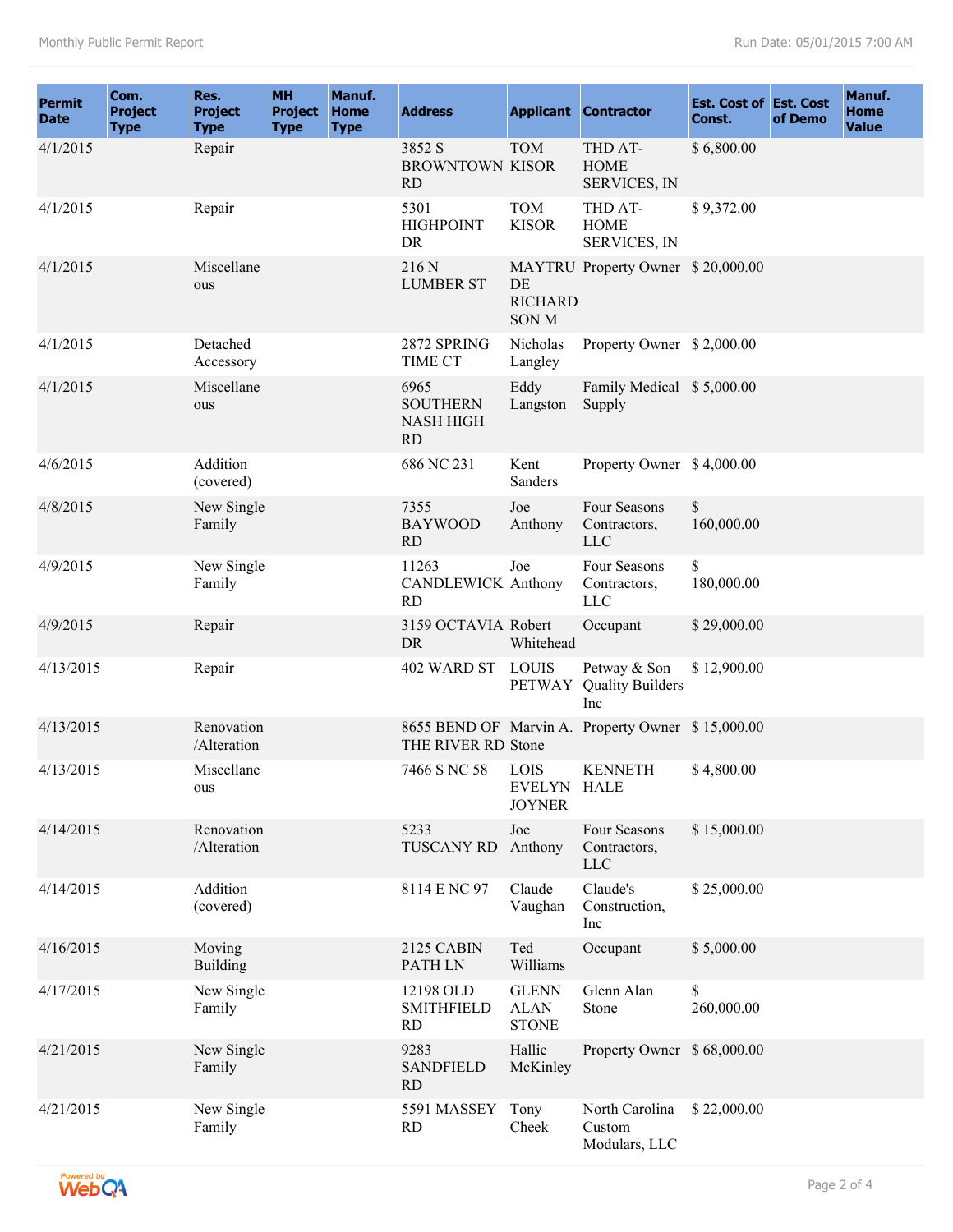# **Building Permit (Residential)**

| <b>Permit</b><br><b>Date</b> | Com.<br><b>Project</b><br><b>Type</b> | Res.<br><b>Project</b><br><b>Type</b> | <b>MH</b><br><b>Project</b><br><b>Type</b> | Manuf.<br><b>Home</b><br><b>Type</b> | <b>Address</b>                                               |                               | <b>Applicant Contractor</b>                              | <b>Est. Cost of Est. Cost</b><br>Const. | of Demo | Manuf.<br><b>Home</b><br><b>Value</b> |
|------------------------------|---------------------------------------|---------------------------------------|--------------------------------------------|--------------------------------------|--------------------------------------------------------------|-------------------------------|----------------------------------------------------------|-----------------------------------------|---------|---------------------------------------|
| 4/21/2015                    |                                       | Addition<br>(covered)                 |                                            |                                      | <b>409 TAYLOR</b><br>D <sub>R</sub>                          | Roberto<br>Perez              | Perez<br>Construction                                    | \$7,500.00                              |         |                                       |
| 4/21/2015                    |                                       | New Single<br>Family                  |                                            |                                      | 6418<br><b>ANNABELLA</b><br><b>RD</b>                        | Joe<br>Anthony                | Four Seasons<br>Contractors,<br><b>LLC</b>               | \$<br>180,000.00                        |         |                                       |
| 4/22/2015                    |                                       | Renovation<br>/Alteration             |                                            |                                      | 12275 OAK<br><b>AVE</b>                                      | Glenn<br>Alan Stone Stone     | Glenn Alan                                               | \$15,000.00                             |         |                                       |
| 4/23/2015                    |                                       | Detached<br>Accessory                 |                                            |                                      | 5029<br>DOROTHY LN Jones                                     | <b>Brian</b>                  | Property Owner \$22,000.00                               |                                         |         |                                       |
| 4/24/2015                    |                                       | New Single<br>Family                  |                                            |                                      | 5524 RED OAK Gary<br><b>BATTLEBORO</b> Williams<br><b>RD</b> |                               | Property Owner \$                                        | 250,000.00                              |         |                                       |
| 4/24/2015                    |                                       | Renovation<br>/Alteration             |                                            |                                      | 5865<br><b>WATERVIEW</b><br><b>DR</b>                        | <b>ERIC</b><br><b>NEY</b>     | <b>OLD PATHS</b><br><b>CONSTRUCTI</b><br>ON, LLC         | \$10,000.00                             |         |                                       |
| 4/28/2015                    |                                       | New Single<br>Family                  |                                            |                                      | 7895<br><b>WINDSOR DR</b>                                    | <b>ERADER</b><br><b>MILLS</b> | <b>Erader Mills</b>                                      | \$67,000.00                             |         |                                       |
| 4/28/2015                    |                                       | New Single<br>Family                  |                                            |                                      | 6914<br><b>ANNABELLA</b><br>RD                               | <b>JOE</b><br>Y               | Four Seasons<br><b>ANTHON</b> Contractors,<br><b>LLC</b> | \$<br>190,000.00                        |         |                                       |
| 4/30/2015                    |                                       | Detached<br>Accessory                 |                                            |                                      | 482 OLD<br>WHITE OAK<br><b>RD</b>                            | Allen<br>Hardison             | Jeff Hardison                                            | \$3,295.00                              |         |                                       |
| 4/30/2015                    |                                       | Detached<br>Accessory                 |                                            |                                      | 1904 LIBERTY<br><b>DR</b>                                    | Gail<br>Parrish               | Property Owner \$11,500.00                               |                                         |         |                                       |
| 4/30/2015                    |                                       | Renovation<br>/Alteration             |                                            |                                      | 8689<br><b>CASTALIA</b><br><b>LOOP RD</b>                    | George<br>Saad                | CareMaster,<br><b>LLC</b>                                | \$45,000.00                             |         |                                       |
| 4/30/2015                    |                                       | Repair                                |                                            |                                      | 9475 W NC 97                                                 | Sharon<br>Greer               | B & M Roofing \$5,900.00<br>Contractors                  |                                         |         |                                       |

### **Demolition**

| <b>Permit</b><br><b>Date</b> | Com.<br><b>Project</b><br><b>Type</b> | Res.<br><b>Project</b><br><b>Type</b> | <b>MH</b><br><b>Project</b><br><b>Type</b> | Manuf.<br><b>Home</b><br><b>Type</b> | <b>Address</b>                 | <b>Applicant</b>    | <b>Contractor</b>            | <b>Est. Cost of Est. Cost</b><br>Const. | of Demo    | <b>Manuf.</b><br><b>Home</b><br><b>Value</b> |
|------------------------------|---------------------------------------|---------------------------------------|--------------------------------------------|--------------------------------------|--------------------------------|---------------------|------------------------------|-----------------------------------------|------------|----------------------------------------------|
| 4/10/2015                    |                                       |                                       |                                            |                                      | 4399<br><b>BRANTLEY</b><br>RD. | <b>BRANTL</b><br>EY | <b>LEAMON</b> Property Owner |                                         | \$1,000.00 |                                              |
| 4/20/2015                    |                                       |                                       |                                            |                                      | 14400 RED<br><b>BUD RD</b>     | Al Collie           | S.A.C.<br>Enterprises Inc    |                                         | \$4,000.00 |                                              |
| 4/20/2015                    |                                       |                                       |                                            |                                      | 2479<br><b>SHERROD RD</b>      | Al Collie           | S.A.C.<br>Enterprises Inc    |                                         | \$1,500.00 |                                              |
| 4/20/2015                    |                                       |                                       |                                            |                                      | 14400 RED<br><b>BUD RD</b>     | Al Collie           | S.A.C.<br>Enterprises Inc.   |                                         | \$4,000.00 |                                              |
| 4/20/2015                    |                                       |                                       |                                            |                                      | 2479<br><b>SHERROD RD</b>      | Al Collie           | S.A.C.<br>Enterprises Inc.   |                                         | \$1,500.00 |                                              |